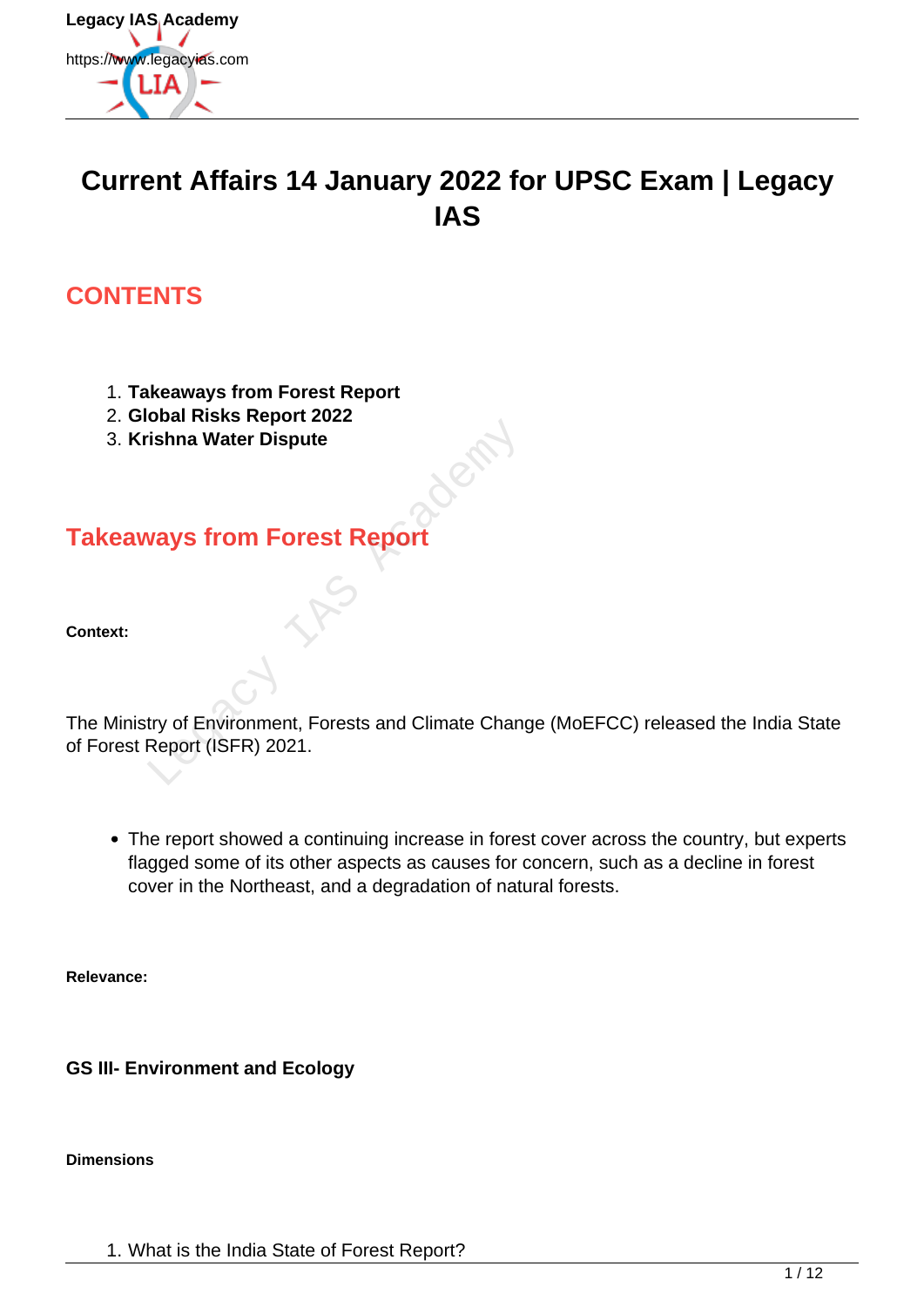

- 2. ISFR 2021: What are the key findings?
- 3. What kind of forests are growing?
- 4. Reasons for the decline in the Northeastern states
- 5. What else does the report cover?
- 6. What impact has climate change had?

#### **What is the India State of Forest Report?**

- It is an assessment of India's forest and tree cover, published every two years by the Forest Survey of India under the Ministry of Environment, Forests and Climate Change.
- The first survey was published in 1987, and ISFR 2021 is the 17th.
- India is one of the few countries in the world that brings out such an every two years, and this is widely considered comprehensive and robust.
- With data computed through wall-to-wall mapping of India's forest cover through remote sensing techniques, the ISFR is used in planning and formulation of policies in forest management as well as forestry and agroforestry sectors.<br>
Legacy IAS Academy<br>
Constant of the sectors of the sectors and all the sectors of the sectors of the sectors<br>
Constant of the sectors of the sectors of the sectors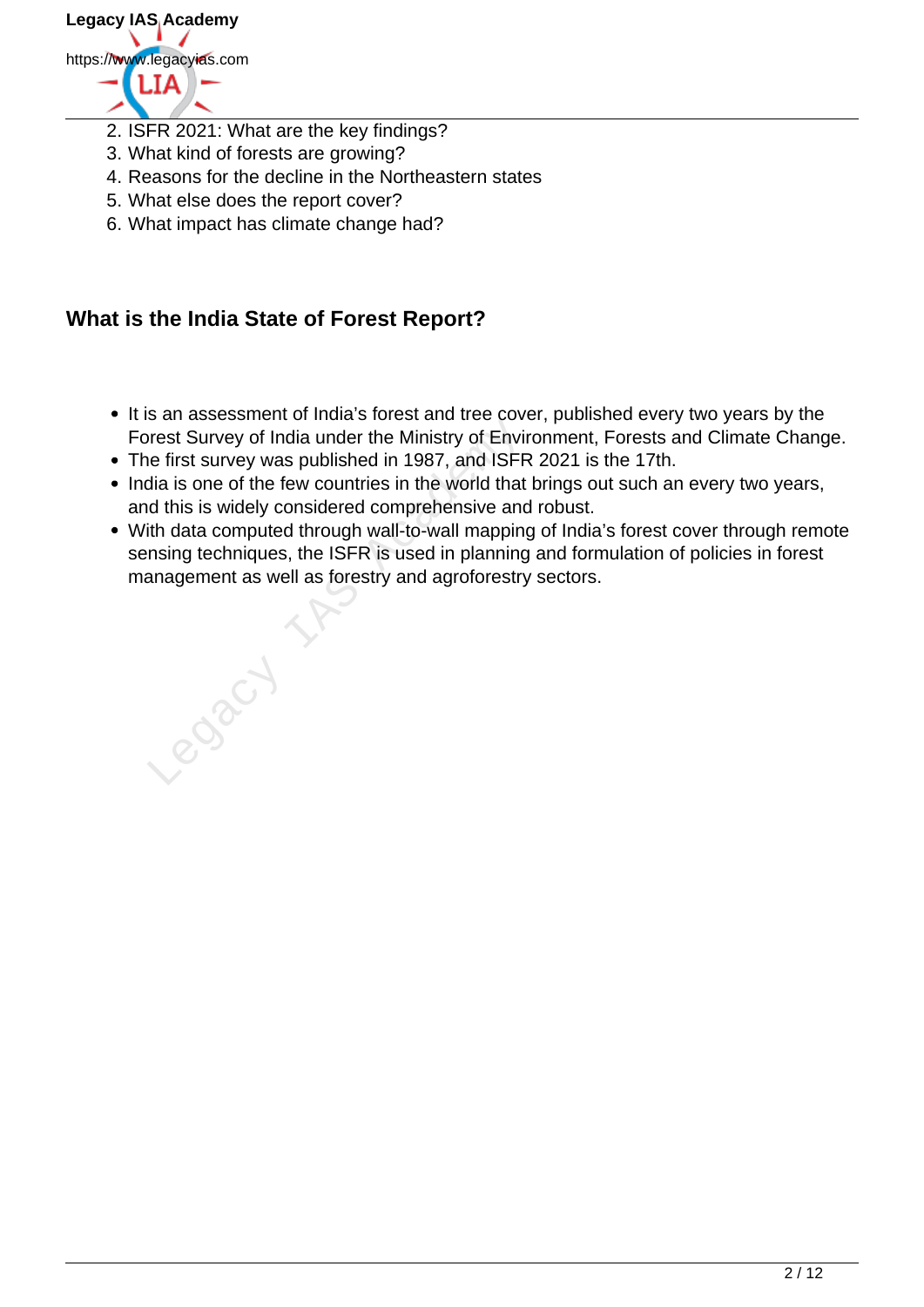Legacy IAS<sub>I</sub> Academy https://www.legacyias.com 1 T A

# **GAINS & LOSSES IN FOREST COVER SINCE 2019**



Gains and losses in forest cover since 2019

# **ISFR 2021: What are the key findings?**

- ISFR 2021 has found that the forest and tree cover in the country continues to increase with an additional cover of 1,540 square kilometres over the past two years.
- India's forest cover is now 7,13,789 square kilometres, 21.71% of the country's geographical area, an increase from 21.67% in 2019. Tree cover has increased by 721 sq km.
- The states that have shown the highest increase in forest cover are Telangana (3.07%), Andhra Pradesh (2.22%) and Odisha (1.04%).
- Five states in the Northeast Arunachal Pradesh, Manipur, Meghalaya, Mizoram and Nagaland have all shown loss in forest cover.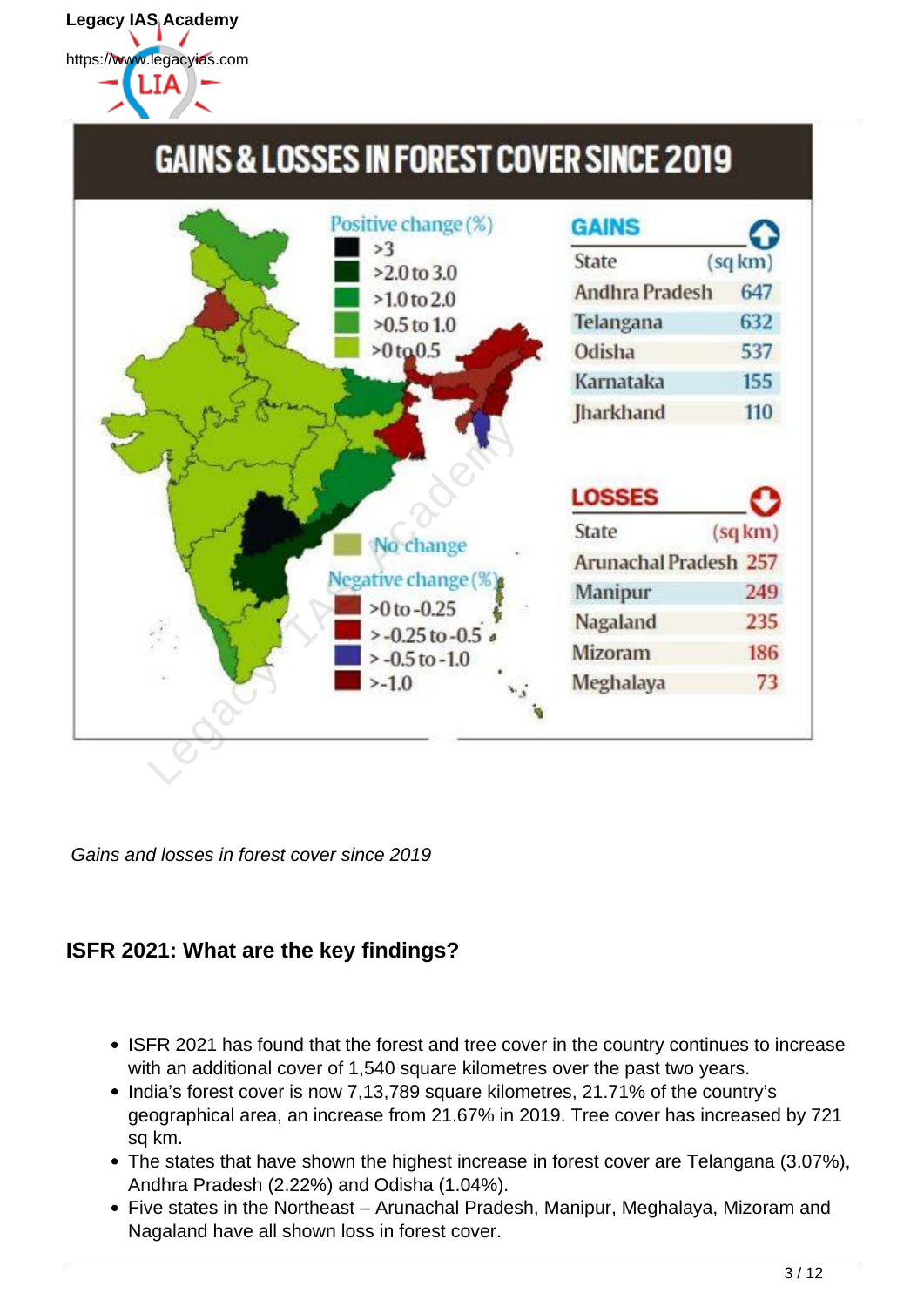- Mangroves have shown an increase of 17 sq km. India's total mangrove cover is now 4,992 sq km.
- The survey has found that 35.46 % of the forest cover is prone to forest fires. Out of this, 2.81 % is extremely prone, 7.85% is very highly prone and 11.51 % is highly prone
- The total carbon stock in country's forests is estimated at 7,204 million tonnes, an increase of 79.4 million tonnes since 2019.
- Bamboo forests have grown from 13,882 million culms (stems) in 2019 to 53,336 million culms in 2021.

# **What kind of forests are growing?**

- While ISFR 2021 has shown an increasing trend in forest cover overall, the trend is not uniform across all kinds of forests.
- Three categories of forests are surveyed
	- very dense forests (canopy density over 70%),
	- moderately dense forests (40-70%)
	- $\circ$  open forests (10-40%).
- Scrubs (canopy density less than 10%) are also surveyed but not categorised as forests.
- Very dense forests have increased by 501 sq km. This is a healthy sign but pertains to forests that are protected and reserve forests with active conservation activities.
- There is a 1,582 sq km decline in moderately dense forests, or "natural forests".
- The decline, in conjunction with an increase of 2,621 sq km in open forest areas shows a degradation of forests in the country, with natural forests degrading to less dense open forests. hile ISFR 2021 has shown an increasing trend<br>iform across all kinds of forests.<br>ree categories of forests are surveyed –<br>• very dense forests (canopy density over 1<br>• moderately dense forests (40-70%)<br>• open forests (10-4
- Also, scrub area has increased by 5,320 sq km indicating the complete degradation of forests in these areas, they say.

# **Reasons for the decline in the Northeastern states:**

- The Northeast states account for 7.98% of total geographical area but 23.75% of total forest cover.
- The forest cover in the region has shown an overall decline of 1,020 sq km in forest cover.
- While states in the Northeast continue to have some of the largest forested areas, such as Mizoram (84.5% of its total geographical area is forests) or Arunachal Pradesh (79.3%), the two states have respectively lost 1.03% and 0.39% of their forest cover, while Manipur has lost 1.48 %, Meghalaya 0.43%, and Nagaland 1.88%.
- The decline in the Northeastern states to a spate of natural calamities, particularly landslides and heavy rains, in the region as well as to anthropogenic activities such as shifting agriculture, pressure of developmental activities and felling of trees.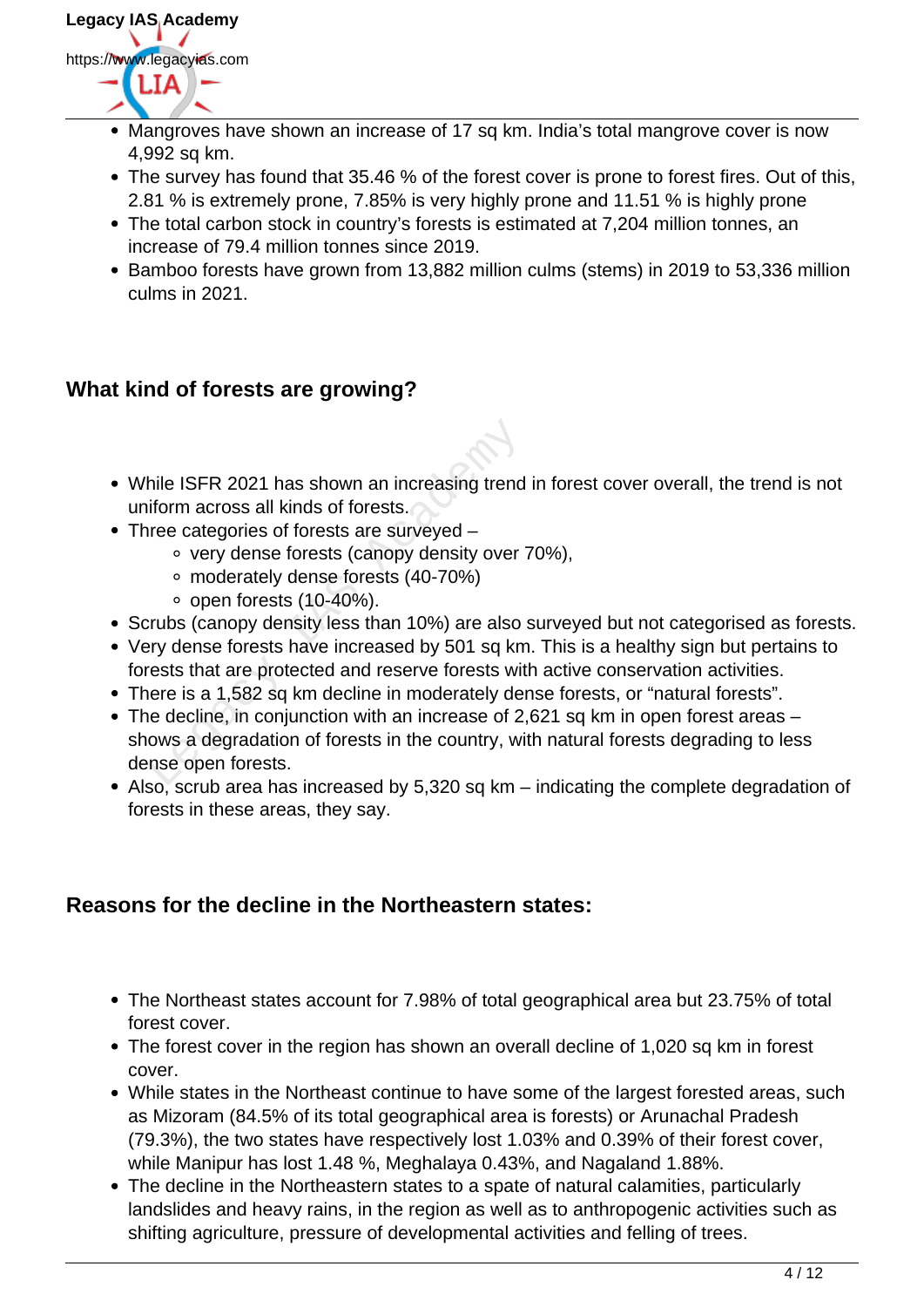

- This loss is of great concern as the Northeastern states are repositories of great biodiversity.
- While natural calamities may have led to much of the loss, the declining forests will in turn increase the impact of landslides.
- It will also impact water catchment in the region, which is already seeing degradation of its water resources. Unlike other states, where forests are clearly managed by the forest department and state governments, the Northeastern states follow a different ownership pattern — community ownership and protected tribal land – which makes conservation activities challenging.

# **What else does the report cover?**

- ISFR 2021 has some new features.
- It has for the first time assessed forest cover in tiger reserves, tiger corridors and the Gir forest which houses the Asiatic lion.
- The forest cover in tiger corridors has increased by 37.15 sq km (0.32%) between 2011-2021, but decreased by 22.6 sq km (0.04%) in tiger reserves.
- Forest cover has increased in 20 tiger reserves in these 10 years, and decreased in 32.
- Buxa, Anamalai and Indravati reserves have shown an increase in forest cover while the highest losses have been found in Kawal, Bhadra and the Sunderbans reserves. FR 2021 has some new features.<br>
The 2021 has some new features.<br>
The first time assessed forest cover in tiest which houses the Asiatic lion.<br>
The forest cover in tiger corridors has increased<br>
11-2021, but decreased by 22
- Pakke Tiger Reserve in Arunachal Pradesh has the highest forest cover, at nearly 97%.

# **What impact has climate change had?**

- The report estimates that by 2030, 45-64% of forests in India will experience the effects of climate change and rising temperatures, and forests in all states (except Assam, Meghalaya, Tripura and Nagaland) will be highly vulnerable climate hot spots.
- Ladakh (forest cover 0.1-0.2%) is likely to be the most affected.
- India's forests are already showing shifting trends of vegetation types, such as Sikkim which has shown a shift in its vegetation pattern for 124 endemic species.
- In 2019-20, 1.2 lakh forest fire hotspots were detected by the SNPP\_VIIRS sensor, which increased to 3.4 lakh in 2020-21.
- The highest numbers of fires were detected in Odisha, Madhya Pradesh and Chhattisgarh.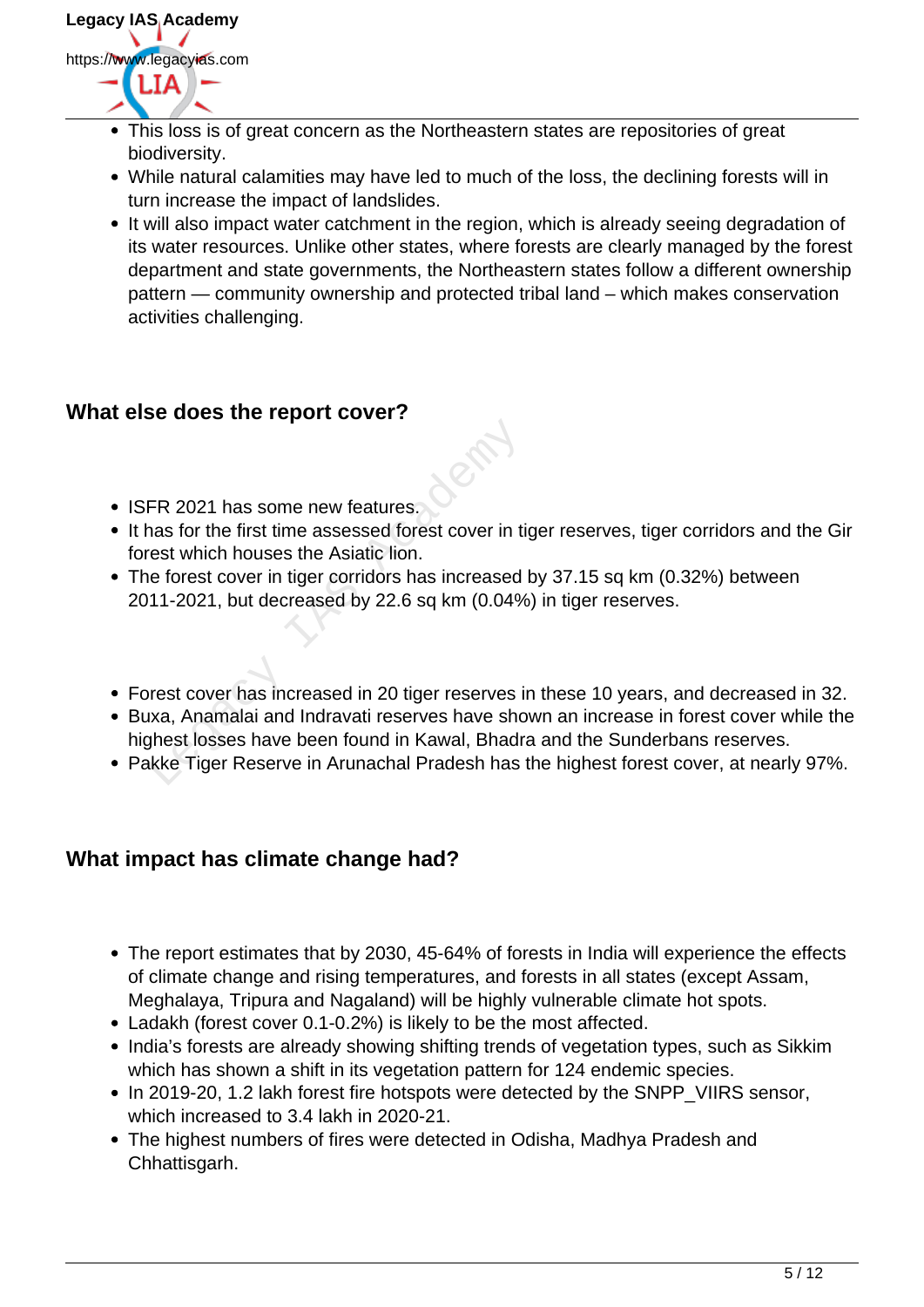

# **Global Risks Report 2022**

**Context:**

The Global Risks Report 2022, an annual report, was released by the World Economic Forum.

Climate action failure, extreme weather events and biodiversity loss were perceived by experts as the biggest threats for the global population over the next decade, according to a new report. al Risks Report 2022, an annual report, was re<br>
limate action failure, extreme weather events a<br>
perts as the biggest threats for the global popu<br>
a new report.

**Relevance:**

GS III- Growth and Development, Important International Institutions

**Dimensions:**

- 1. About Global Risks Report 2022:
- 2. About World Economic Forum (WEF)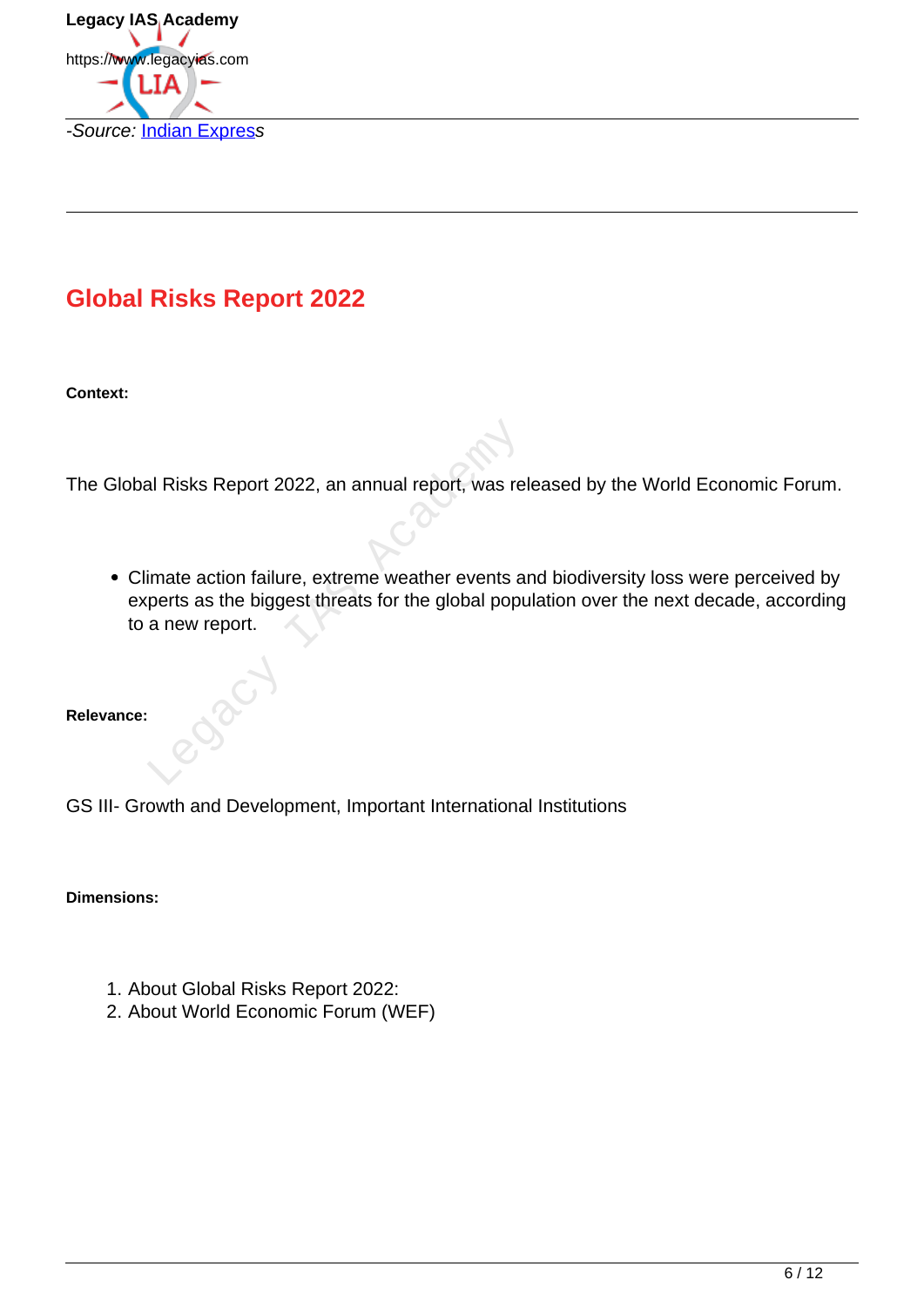

# **Top 10 Global Risks by Severity**

Over the next 10 years



**About Global Risks Report 2022:**

- It tracks global risk perceptions among risk experts and world leaders in business, government, and civil society.
- It examines risks across five categories: economic, environmental, geopolitical, societal, and technological.
- Environmental factors like human environmental damage and natural resource crisis were also believed to be among the top 10 risks in the period, the Global Risks Report 2022 stated.
- The annual report was based on a survey of 1,000 global experts and leaders in business, government and civil society on their perception of long-term risks to the world. Views of over 12,000 leaders from 124 countries who identified their national short-term risks were also analysed.
- The highest number of respondents thought climate action failure and extreme weather events will be the world's biggest risks in the next five and 10 years as well, the report showed.
- **Impact of Covid-19:** The societal and environmental risks have worsened the most since the start of the pandemic.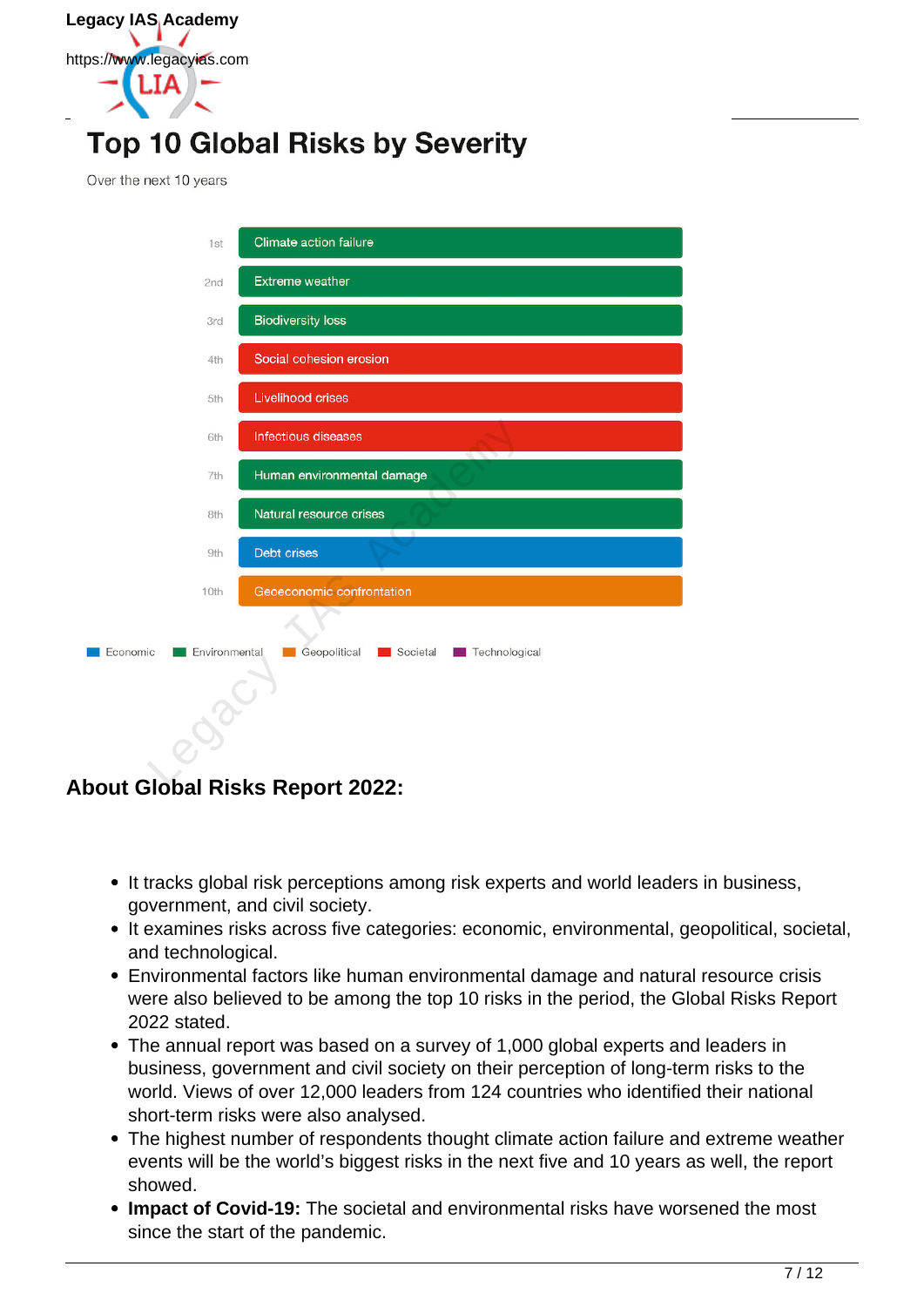- "Social cohesion erosion", "livelihood crises" and "mental health deterioration" are three of the five risks seen as the most concerning threats to the world in the next two years.
- Apart from this, it has significantly contributed to "debt crises", "cybersecurity failures", "digital inequality" and "backlash against science".
- The most serious challenge persisting from the pandemic is economic stagnation.
- Governments, businesses, and societies are facing increasing pressure to transition to net-zero economies.
- In the longer-term horizon, geopolitical and technological risks are of concern too—including "geoeconomic confrontations", "geopolitical resource contestation" and "cybersecurity failure".
- Artificial intelligence, space exploitation, cross-border cyberattacks and misinformation and migration and refugees were rated as the top areas of international concerns.
- Growing insecurity in the forms of economic hardship, worsening impacts of climate change and political persecution will force millions to leave their homes in search of a better future.
- The prospect of 70,000 satellite launches in coming decades, in addition to space tourism, raises risks of collisions and increasing debris in space, amid a lack of regulation. Frame insecurity in the forms of economic hard<br>ange and political persecution will force million<br>tter future.<br>Le prospect of 70,000 satellite launches in com<br>urism, raises risks of collisions and increasing<br>qulation.<br>**Vorl**

# **About World Economic Forum (WEF)**

- The World Economic Forum is the International Organization for Public-Private Cooperation.
- It was established in 1971 as a not-for-profit foundation and is headquartered in Geneva, Switzerland. It is independent, impartial and not tied to any special interests.
- The Forum strives in all its efforts to demonstrate entrepreneurship in the global public interest while upholding the highest standards of governance.

#### **Major reports published by WEF:**

- 1. Energy Transition Index.
- 2. Global Competitiveness Report.
- 3. Global IT Report (WEF along with INSEAD, and Cornell University)
- 4. Global Gender Gap Report.
- 5. Global Risk Report.
- 6. Global Travel and Tourism Report.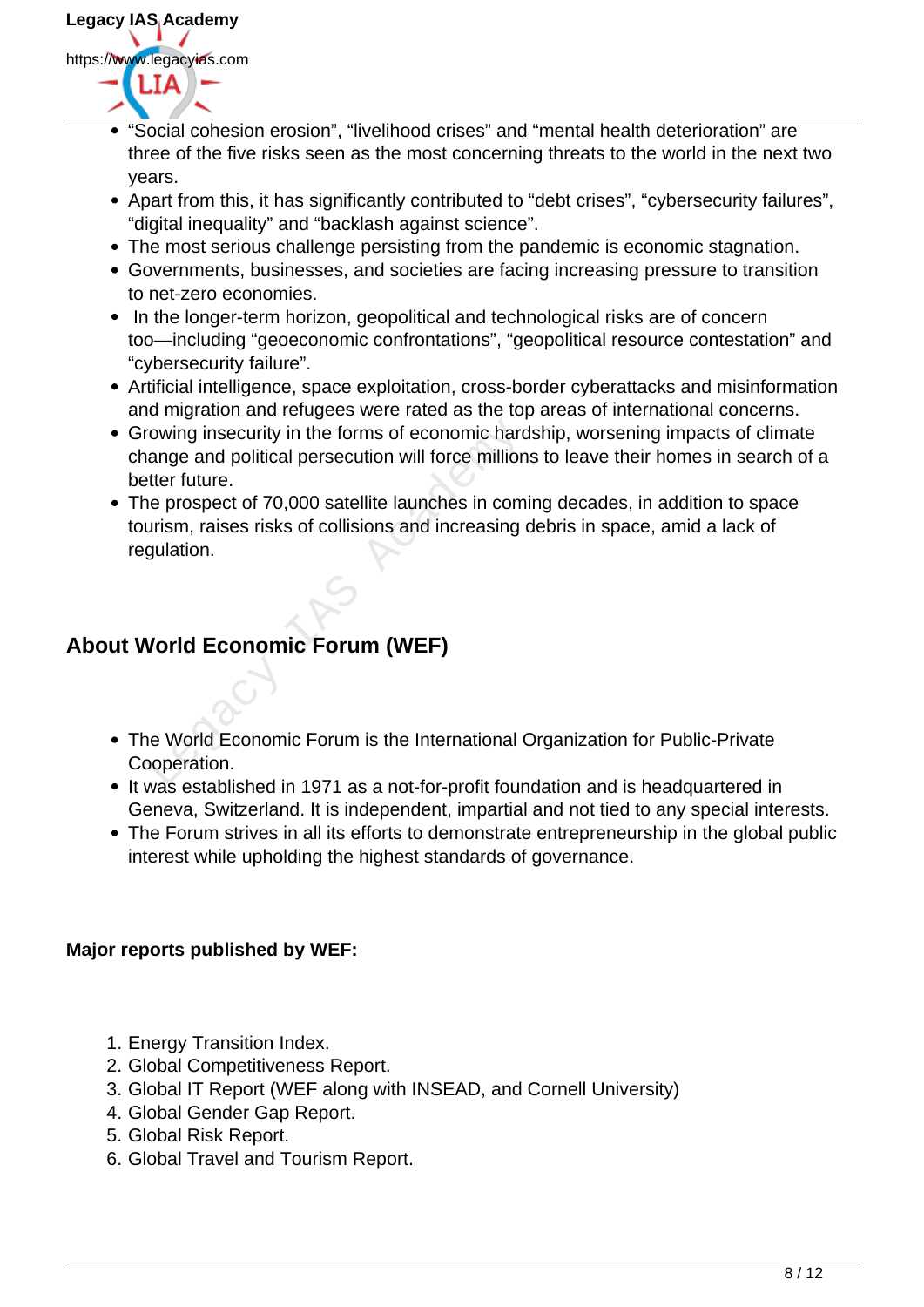

# **Krishna Water Dispute**

Focus: Inter- state relations

**Why in News?**

Recently, two judges of the Supreme Court have recused themselves from hearing a matter related to the distribution of Krishna water dispute between Andhra Pradesh, Telangana, Maharashtra and Karnataka.

Jacketi

They cited the reason that they did not want to be the target of partiality since the dispute is related to their home states.

**Recusal of Judges**

It is the act of abstaining from participation in an official action such as a legal proceeding due to a conflict of interest of the presiding court official or administrative officer.

When there is a conflict of interest, a judge can withdraw from hearing a case to prevent creating a perception that he carried a bias while deciding the case.

#### **About Krishna River**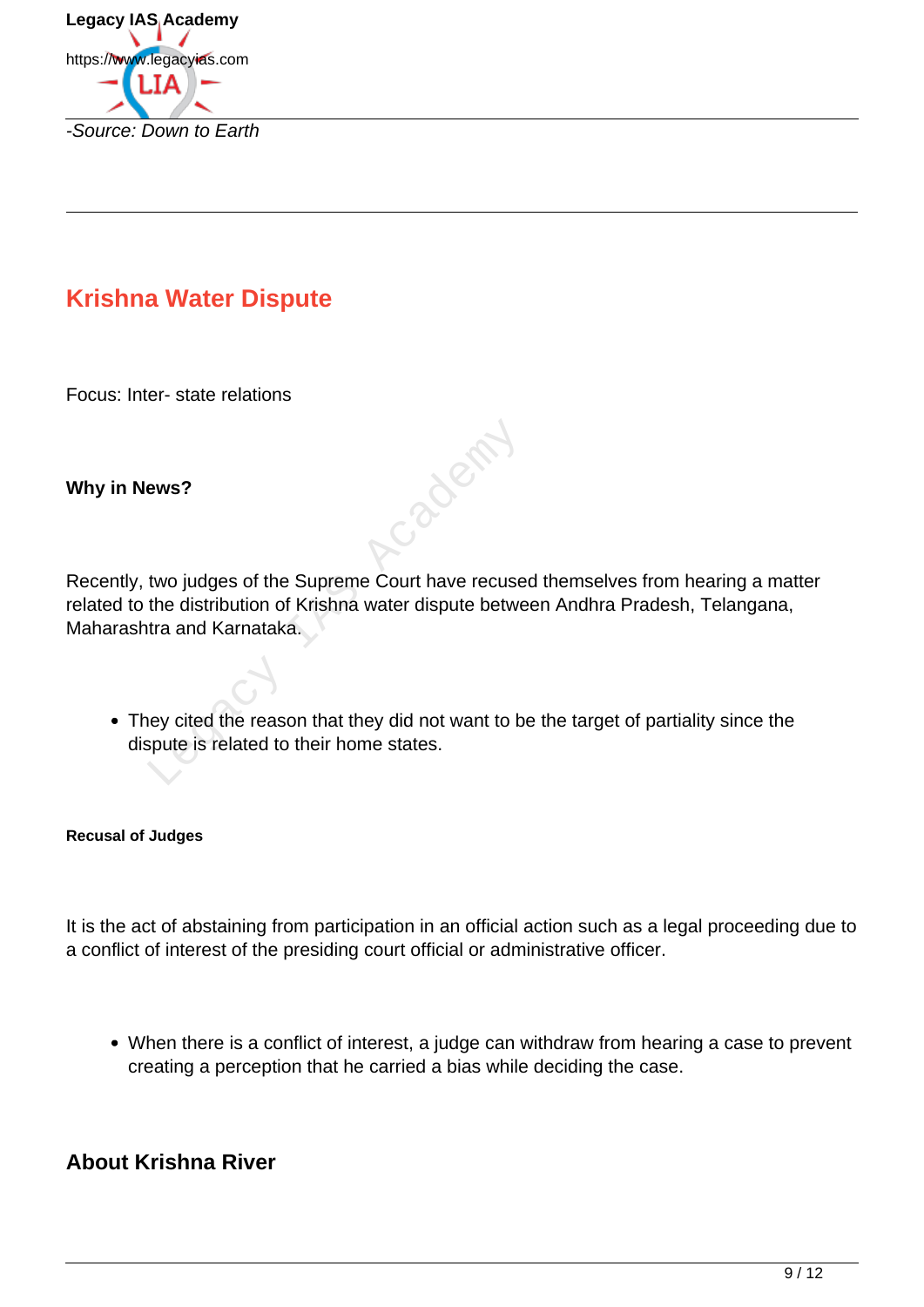- **Source:** It originates near Mahabaleshwar (Satara) in Maharashtra. It is the second biggest river in peninsular India after the Godavari River.
- **Drainage:** It runs from four states Maharashtra (303 km), North Karnataka (480 km) and the rest of its 1300 km journey in Telangana and Andhra Pradesh before it empties into the Bay of Bengal.
- **Tributaries:** Tungabhadra, Mallaprabha, Koyna, Bhima, Ghataprabha, Yerla, Warna, Dindi, Musi and Dudhganga.



# **Constitutional and legal provisions related to water disputes**

- Article 262(1) provides that Parliament may by law provide for the adjudication of any dispute or complaint with respect to the use, distribution or control of the waters of, or in, any inter State river or river valley.
- Article 262(2) empowers Parliament with the power to provide by law that neither the Supreme Court nor any other court shall exercise jurisdiction in respect of any such dispute or complaint.
- Under Article 262, two acts were enacted: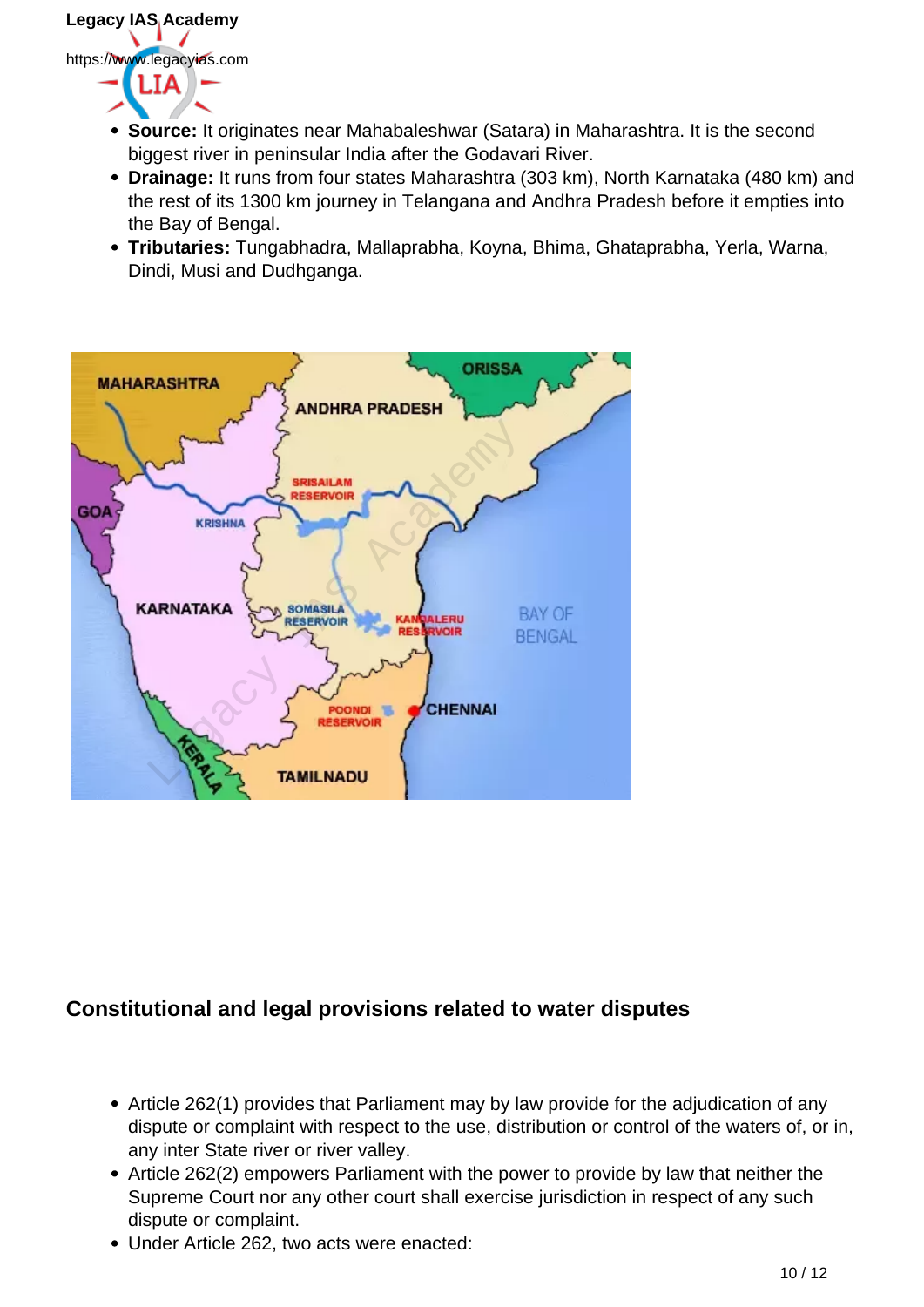

- River Boards Act 1956: It was enacted with a declaration that centre should take control of regulation and development of Inter-state rivers and river valleys in public interest. However, not a single river board has been constituted so far.
- The Interstate River Water Disputes Act, 1956 (IRWD Act) confers a power upon union government to constitute tribunals to resolve such disputes. It also excludes jurisdiction of Supreme Court over such disputes.
- Despite Article 262, the Supreme Court does have jurisdiction to adjudicate water disputes, provided that the parties first go to water tribunal and then if they feel that the order is not satisfactory only then they can approach supreme Court under article 136.
- The article 136 gives discretion to allow leave to appeal against order, decree, judgment passed by any Court or tribunal in India.

# **Major Inter-State River Disputes in India**

**River (s) States**

**Ravi and Beas Punjab, Haryana, Rajasthan Narmada** Madhya Pradesh, Gujarat, Maharashtra, Rajasthan **Krishna** Maharashtra, Andhra Pradesh, Karnataka, **Telangana Vamsadhara** Andhra Pradesh & Odisha **Cauvery** Cauvery **Kerala, Karnataka, Tamil Nadu and Puducherry** Kerala, Karnataka, Tamil Nadu and Puducherry **Godavari** Content Content Maharashtra, Andhra Pradesh, Karnataka, Madhya Pradesh, Odisha **Mahanadi** Mahanadi Chhattisgarh, Odisha **Mahadayi** Goa, Maharashtra, Karnataka Periyar **Tamil Nadu, Kerala** ter-State River Disputes in India<br>
Beas<br>
Beas<br>
Punjab, Madhya<br>
Rajasthi Mahara:<br>
Telanga<br>
Andhra<br>
Kerala, Mahara:<br>
Mahara:<br>
Telanga<br>
Andhra<br>
Kerala, Mahara:<br>
Mahara:<br>
Telanga<br>
Andhra<br>
Mahara:<br>
Mahara:<br>
Telanga<br>
Mahara:<br>
Ma

# **Active River Water Dispute Tribunals in India**

- 1. Krishna Water Disputes Tribunal II (2004) Karnataka, Telangana, Andra Pradesh, Maharashtra
- 2. Mahanadi Water Disputes Tribunal (2018) Odisha & Chattisgarh
- 3. Mahadayi Water Disputes Tribunal (2010) Goa,Karnataka, Maharashtra
- 4. Ravi & Beas Water Tribunal (1986) Punjab, Haryana, Rajasthan
- 5. Vamsadhara Water Disputes Tribunal (2010) Andra Pradesh & Odisha.

#### **Issues with Interstate Water Dispute Tribunals**